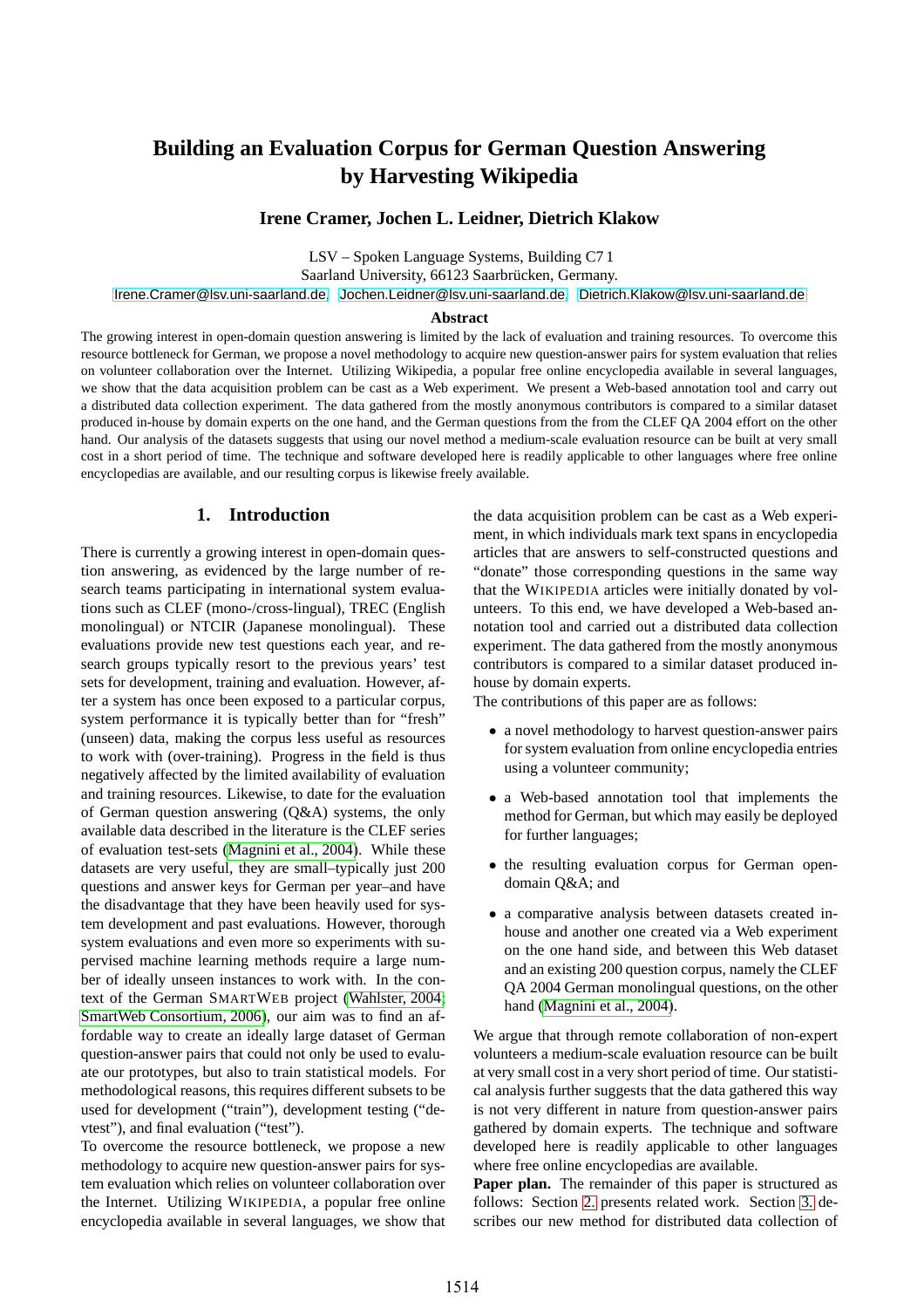question-answer pairs using WIKIPEDIA and outlines the implementation of our annotation tool. Section [4.](#page-2-0) presents our resulting dataset, and compares its characteristics to a similar dataset produced by domain experts in-house, and to CLEF QA 2004 (German monolingual). Section [5.](#page-3-0) discusses some challenges for our approach, and Section [6.](#page-5-3) summarizes and concludes the paper.

## **2. Related Work**

<span id="page-1-0"></span>To the best of our knowledge, to date there exists no other attempt to harvest open-domain question-answer pairs from online encyclopedias, neither for German nor for other languages. Even for English, which receives much more research attention than German, the resource situation is scarce. In this section we review some related efforts.

**CLEF and TREC.** The Cross Language Evaluation Forum (CLEF) has been carrying out international mono-lingual and cross-lingual question answering evaluations for many languages, including English and German, and the organizers have curated evaluation datasets, DISE-QuA, Multi-Six, Multi-8/Multieight-04, Multi9-05 (cf. [\(Magnini](#page-5-0) et al., 2004), for instance) on an annual basis. It was inspired by the Text Retrieval Conference (TREC), which has been offering a monolingual question answering track for English since 1999 (e.g. [\(Voorhees,](#page-5-4) 2003)). Both TREC and CLEF use regular expressions to describe sets of answers in a compact fashion.

**Previous Use of Online Encyclopedias for Q&A.** (Lita et al., [2004\)](#page-5-5) analyzed the potential contribution of various evidence sources to open-domain question answering. They found that 35.81 % of TREC 8-12 answers could be found in the English edition of WIKIPEDIA. It would be interesting to carry out a similar study for German. While we have used WIKIPEDIA to create a dataset for Q&A evaluation and training of classifiers, its use in question answering itself is not new [\(Kupiec,](#page-5-6) 1993).

**Further Work into Q&A Evaluation.** Clifton and Teahan propose a semi-automatic technique for evaluating open-domain question answering systems that creates evaluation questions from documents in the text collections (Clifton and [Teahan,](#page-5-7) 2005): in a first pass, using automatic named entity tagging and human-devised pattern rules a list of candidate questions is created without human intervention. These may contain two types of errors: firstly, some questions might be too generic; secondly, some questions may be ill-formed due to the crude nature of the patterns. In a human post-processing phase, over-generic questions are discarded and ill-formed questions are hand-corrected. Clifton and Teahan argue that the method is still more fine-grained and ultimately more appropriate than a TREC-style approach. Their experiments are using English examples, but the method as such would be applicable to other languages. [\(Leidner](#page-5-8) et al., 2003) present a reading comprehension corpus for Canadian English. A set of Web pages containing CBC newswire stories modified to be suitable for a teenage audience was annotated with remedial questions and answers, and the resulting corpus was labeled with a large number of strata comprising linguistic information (POS, parse trees etc.). The aim of this *Annotated CBC4Kids Corpus* is to provide a corpus for English text understanding that can be re-distributed and that incorporates multi-layer annotation into the corpus itself, so that experimenters are spared from producing their own idiosyncratic tool pipeline and can instead simply select from already existing annotations required by their methods. However, the resource is not available for German.

**Web Experiments.** [\(Reips,](#page-5-9) 2002) proposes some standards for Web-based experiments. TOR (Reips and [Neuhaus,](#page-5-10) 2002) and WebExp2 [\(Mayo](#page-5-11) et al., 2005) are environments to assist the computer-supported creation of Internet-based experiments, and they are mostly used by experimental psychologists and psycho-linguists, respectively.

# **3. Method**

## <span id="page-1-1"></span>**3.1. Design**

In experiments, subjects asked to come up with questions typically find it hard to do so spontaneously. To counter this "empty backboard effect", we decided to present randomly chosen encyclopedia articles to each subject. Subjects were then asked to mark a span of characters with the mouse that contained an interesting fact and enter the question that they would use to find out this answer. Figure [1](#page-1-2) shows an example entry that was created this way.

| Mirjam Müntefering (* 29. Januar 1969 im                |  |  |  |
|---------------------------------------------------------|--|--|--|
| Sauerland) ist eine deutsche                            |  |  |  |
| Schriftstellerin.                                       |  |  |  |
| $\downarrow$ (mark text span with mouse)                |  |  |  |
| A: Sauerland                                            |  |  |  |
| (Sauerland)                                             |  |  |  |
| $\downarrow$ (keyboard entry of corresponding question) |  |  |  |
| Q: Wo wurde Mirjam Müntefering geboren?                 |  |  |  |
| (Where was Mirjam Müntefering born?)                    |  |  |  |

<span id="page-1-2"></span>Figure 1: Example of the Question-Answer Pair Harvesting Process.

Subjects were asked to repeat the cycle up to three times for a given encyclopedia entry, based on their own interest, in order to introduce a notion of practical relevance to the data gathering effort. Then the next random article was displayed. WIKIPEDIA is a free online encyclopedia based on the Wiki principle<sup>[1](#page-1-3)</sup>, i.e. anyone can freely create new articles or modify existing ones. The ease of participation and a sense of community spirit has quickly led to a sizeable encyclopedia (Figure [2\)](#page-2-1). By casting our data gathering effort as a Web experiment, we aimed to utilize this community spirit to enhance question answering research. Figure [3](#page-2-2) shows the architecture of the software developed for the experiment described here. An offline program downloads a desired number of WIKIPEDIA pages in advance (we chose 20,000 articles) and pre-processes them (for the most part, this involves a conversion to plain text). A Web client first

<span id="page-1-3"></span><sup>&</sup>lt;sup>1</sup>The German WIKIPEDIA is available at <http://de.wikipedia.org/>.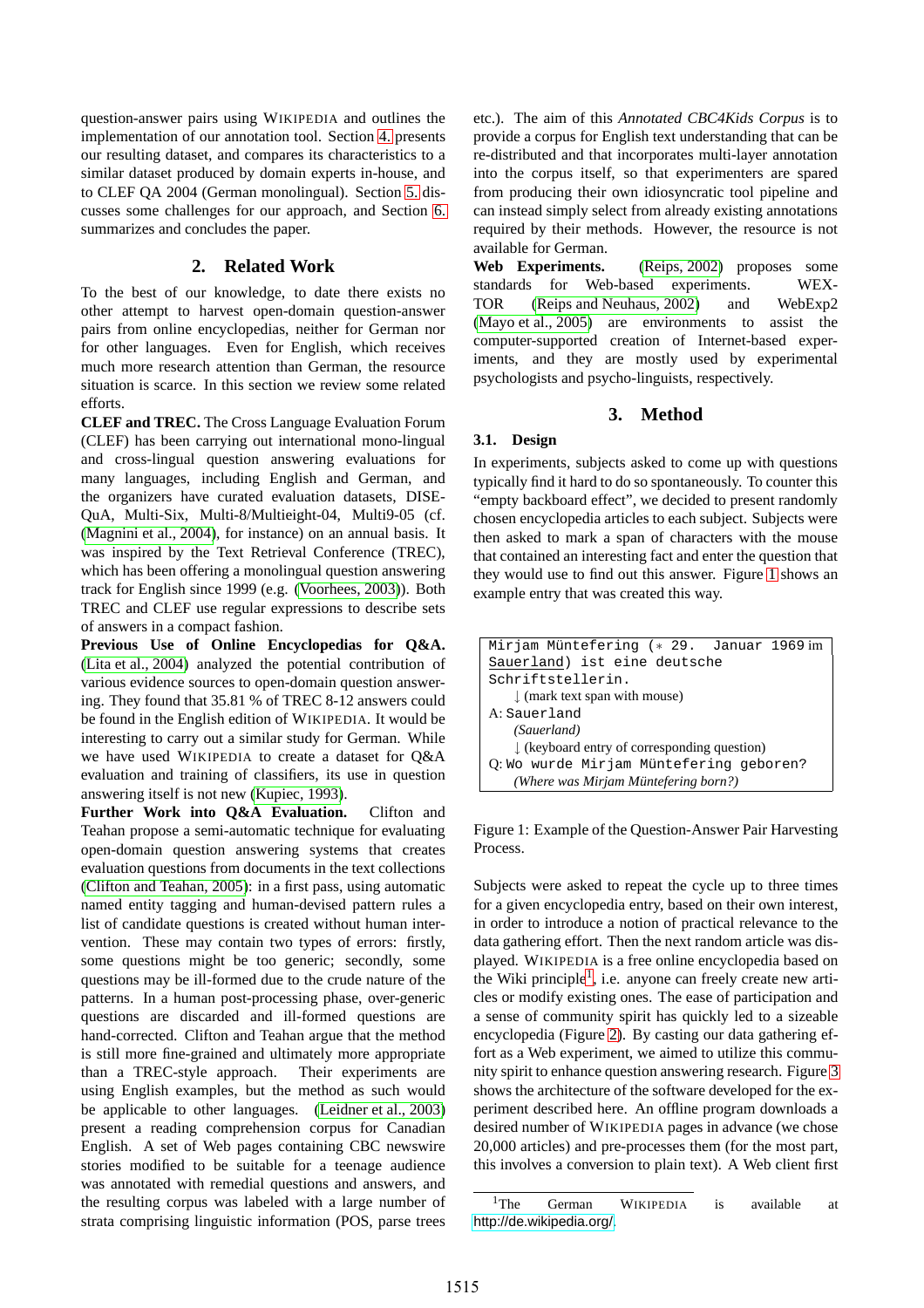| EN |            | 1 million   DE   363,000   FR |    | 248,000      | $\mathbf{PI}$ . | 217,000 |
|----|------------|-------------------------------|----|--------------|-----------------|---------|
| JA | 187,000 DU | 141,000 IT                    |    | $141,000$ SV |                 | 141.000 |
| PT | 118,000 ES | 98.000                        | RU | 62.000       | FI              | 52,000  |

<span id="page-2-1"></span>Figure 2: Number of entries in WIKIPEDIA (by language, as of March 2006).



<span id="page-2-2"></span>Figure 3: SmartWeb AnswerGatherer Architecture.

explains the experiment, then enquires information about the subjects, and then allows for the annotation of an arbitrary number of randomly chosen WIKIPEDIA entries.

## **3.2. Software Implementation**

The annotation tool was developed in JavaScript/ECMAscript (client) and Python 2.3 (server), using standard the Common Gateway Interface (CGI). To speed up development, interaction with the complex local IT infrastructure was minimized by providing an embedded Web server that allows for easy testing and log file inspection. The resulting GUI is shown in Figure [4.](#page-3-1) At the top, a title is displayed in order to provide orientation and avoid confusion between our experimental setup and the "real" WIKIPEDIA site. Below, a pane displays the WIKIPEDIA entry. At the bottom, input fields allow for the entry of between one to three questions and comfortable markup of corresponding answers. A help page can be opened that summarizes the task, and subjects can contact the authors by email to ask questions. Finally, the data gathered can be submitted to the server. In addition, a button allows for entries to be skipped if subjects do not understand the entry, or do not find it interesting enough. This helped keep the motivation up and thus ensured continued participation.

#### **3.3. Deployment**

The Web based annotation tool was set up on our depart-mental Web server running the Apache Web server.<sup>[2](#page-2-3)</sup> In order to reach a wide audience, we advertised our Web experiment using the following channels:

- 1. **Personal e-mails.** The authors sent personal emails to 40-50 recipients who were personal friends and colleagues and German speakers.
- 2. **USENET.** A call for volunteer participation was sent to the USENET group de.sprache.etc.misc.
- 3. **Web Experiment Portals.** As there is growing interest in Web experiments in psychology and psycholinguistics, there exist several portal sites where

|                      | CLEF | <b>EXPERTS</b> | WEB  |
|----------------------|------|----------------|------|
| Number of Q&A pairs  | 200  | 652            | .454 |
| Number of topics     | n/a  | 218            | 626  |
| Avg. question length |      |                |      |
| Avg. answer length   | n/a  |                |      |

Figure 5: Comparison Between Q&A Evaluation Datasets.

researchers can register their own online experiments. We selected two portals whose target audience appeared to include the largest number of German speakers, namely *Language Experiments* in Edinburgh<sup>[3](#page-2-4)</sup> and the *Web Experiment Psychology Lab* in Zurich<sup>[4](#page-2-5)</sup>, and asked to have our experiment hyper-linked from there to allow volunteer subjects to find the experiment.

Subjects who left their details were eligible to win two book vouchers in a price draw. The setup described here has been publically available to subjects since October 1, 2005. We analyze a snapshot of the data (1 October - 1 December). Meanwhile, we continue hosting the experiment to collect more data.

#### **4. Results**

<span id="page-2-0"></span>In the two-month time window that we discuss here, be-tween [5](#page-2-6)7 and 107 subjects visited our experiment online<sup>5</sup> and contributed 1,454 question-answer pairs in total. At the same time, another dataset was created by in-house experts, amounting to 652 question answer pairs. Figure [6](#page-3-2) shows the CLEF QA 2004 [\(Magnini](#page-5-0) et al., 2004) German monolingual corpus ("CLEF" for short) next to the two datasets produced in this study, one created by experts—including the authors of this paper ("EXPERT")—and the other being a dataset produced by volunteers on the Web ("WEB"). As can be seen, the question length distributions for both the in-house and the Web experiments are approximately normally distributed, and so are the CLEF QA 2004 German questions. They are very similar; however, the same does not hold for the answer length: its distribution does not comply with a Gaussian (Figure [7](#page-3-3)). We believe the former is due to the syntactic constraints (as subjects were asked to form grammatical questions), whereas the latter is caused by the absence of such grammatical requirements (we asked subjects to choose the minimal answer span that they con-sidered necessary). Figure [8](#page-4-0) shows the distribution of initial words of the questions (an indicator of the question type) for the CLEF QA 2004, AnswerGatherer EXPERT, and AnswerGatherer WEB datasets, respectively. For eight out of ten question type classes, we observe strong similarities between all three datasets; only for questions with *wogegen/wozu/wohin* ("against what/what...for/where..to") and imperatives with *nenne* ("name...") can we observe minor differences. As can bee seen in Figure [6,](#page-3-2) we also observed a small number of one-word and two-word questions due

 $3$  <http://www.language-experiments.org/>

<sup>4</sup> <http://www.psychologie.unizh.ch/>

<span id="page-2-6"></span><span id="page-2-5"></span><span id="page-2-4"></span><sup>5</sup> The lower bound is the number of subjects that revealed their e-mail addresses; an upper bound is given by counting distinct IP addresses.

<span id="page-2-3"></span> $2$  <http://www.lsv.uni-saarland.de/answergatherer/>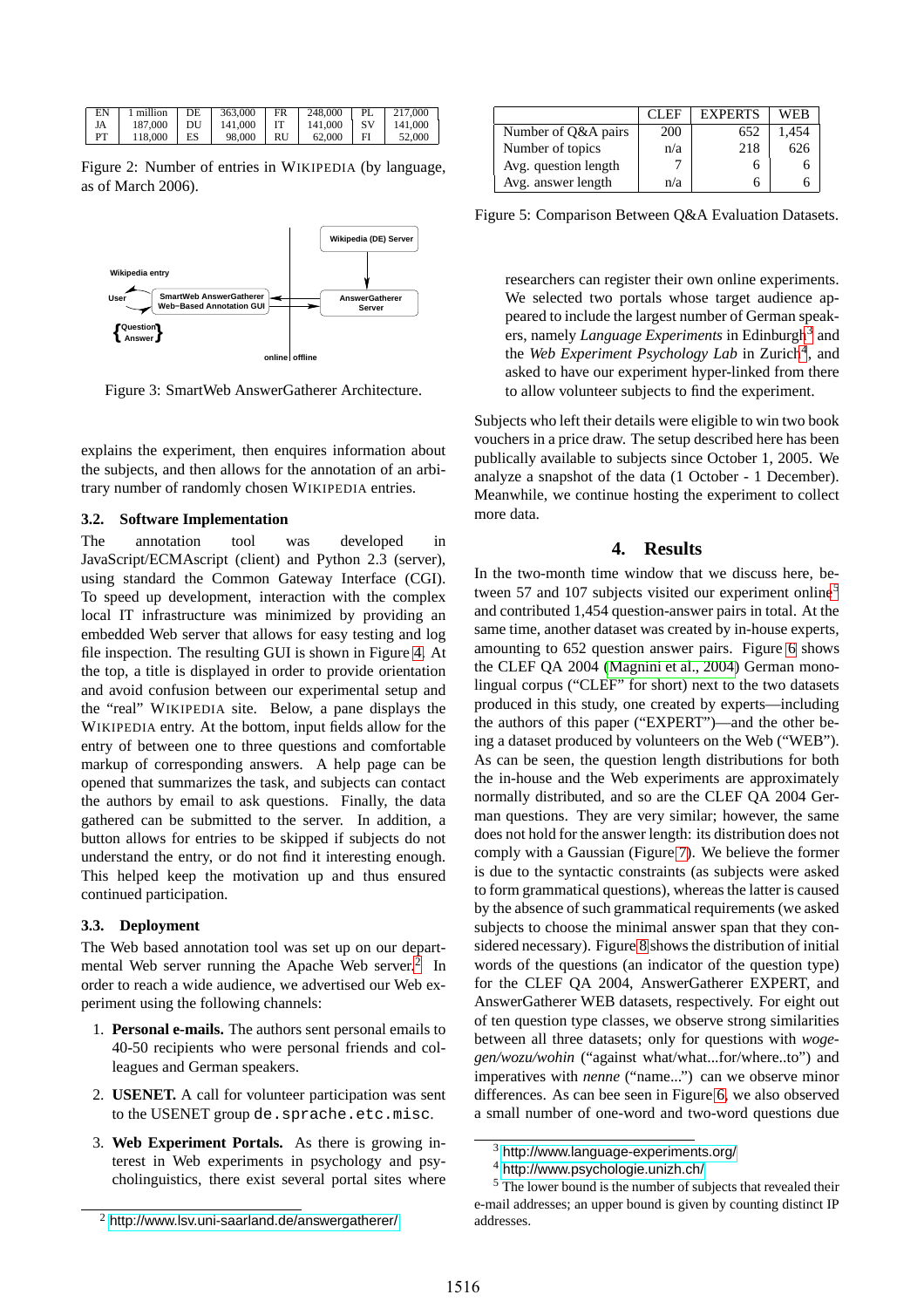| ₩ SmartWeb AnswerGatherer: Frage-Antwort-Paar Annotierungswerkzeug - Mozilla                                                                                                                                                                                                                                                                                                                                                                                                                                                                                                                                                                                                                                                                                                                                                                                                                                                                                                                                                                                                                                                                                                                                                                                                                                                                                                                                                                              | EIX                            |
|-----------------------------------------------------------------------------------------------------------------------------------------------------------------------------------------------------------------------------------------------------------------------------------------------------------------------------------------------------------------------------------------------------------------------------------------------------------------------------------------------------------------------------------------------------------------------------------------------------------------------------------------------------------------------------------------------------------------------------------------------------------------------------------------------------------------------------------------------------------------------------------------------------------------------------------------------------------------------------------------------------------------------------------------------------------------------------------------------------------------------------------------------------------------------------------------------------------------------------------------------------------------------------------------------------------------------------------------------------------------------------------------------------------------------------------------------------------|--------------------------------|
| Datei Bearbeiten Ansicht Gehe Lesezeichen Extras Fenster Hilfe                                                                                                                                                                                                                                                                                                                                                                                                                                                                                                                                                                                                                                                                                                                                                                                                                                                                                                                                                                                                                                                                                                                                                                                                                                                                                                                                                                                            |                                |
| Leutsche Thrash Metal Band                                                                                                                                                                                                                                                                                                                                                                                                                                                                                                                                                                                                                                                                                                                                                                                                                                                                                                                                                                                                                                                                                                                                                                                                                                                                                                                                                                                                                                | <b>Q</b> Suchen                |
| <b>全 Startseite</b><br>El Lesezeichen ♦ Post to CiteU ♦ SmartWeb Fr ♦ Dilbert.com - ♦ Slashdot: Ne ♦ Goobile ♦ heise mobil - ♦ CIKM 2005                                                                                                                                                                                                                                                                                                                                                                                                                                                                                                                                                                                                                                                                                                                                                                                                                                                                                                                                                                                                                                                                                                                                                                                                                                                                                                                  |                                |
| Web Frage-Antwort-Paar-Annotierungswerkze<br><b>HI</b> Mah<br>$m$ <sub>t</sub> $H$ $ M$<br>$m$ $H$ $ Wh$<br>⊾ו ו⊿                                                                                                                                                                                                                                                                                                                                                                                                                                                                                                                                                                                                                                                                                                                                                                                                                                                                                                                                                                                                                                                                                                                                                                                                                                                                                                                                         |                                |
| Fächermotor - Wikipedia                                                                                                                                                                                                                                                                                                                                                                                                                                                                                                                                                                                                                                                                                                                                                                                                                                                                                                                                                                                                                                                                                                                                                                                                                                                                                                                                                                                                                                   |                                |
| Fächermotor                                                                                                                                                                                                                                                                                                                                                                                                                                                                                                                                                                                                                                                                                                                                                                                                                                                                                                                                                                                                                                                                                                                                                                                                                                                                                                                                                                                                                                               |                                |
| Die Fächermaschine ist eine Kolbenmaschine, bei der die Triebwerke (Triebwerk: Kolben, Pleuel, Kurbelwellenkröpfung) gleichmäßig auf den<br>halben Kreisumfang verteilt, analog zur Sternmaschine, wo diese am gesamten Kreisumfang verteilt sind. Üblich sind bis zu 5-zylindrige<br>kleine Verdichter, bei denen die Pleuel nebeneinander auf einem Kurbelwellenzapfen angeordnet sind. (Bei vielzylindrigen Sternmaschinen<br>sind sie über ein gemeinsames Hauptpleuel angelenkt) Ein Sonderfall dieser Gattung ist die V-Maschine mit 90° Gabelwinkel (als V-Motor in<br>Motorrädern, aber auch als Verdichter in Druckluftkompressoren beliebt). Die Rede ist hier von Maschinen anstatt von Motoren, da es<br>(Verbrennungs-)Motoren, Verdichter, Pumpen und Dampfmaschinen in dieser Anordnung geben kann. Einordnung: Technik Diese Seite<br>Persönliche Werkzeuge Anmelden oder neues Benutzerkonto erstellen Navigation Hauptseite Wikipedia-Portal Aktuelle Ereignisse Letzte<br>Änderungen Zufälliger Artikel Hilfe Spenden Suche Werkzeuge Links auf diese Seite Verlinkte Seiten Hochladen Spezialseiten Druckversion<br>Permanentlink Impressum   Diese Seite wurde zuletzt geändert um 17:49, 18. Mär 2005. Der Inhalt dieser Seite steht unter der GNU-Lizenz<br>für freie Dokumentation Über Wikipedia Lizenzbestimmungen<br>Fächermotor<br>Auswahl übernehmen >><br><b>UNIVERSITÄT</b><br>DES<br>Kontakt   Hilfe<br><b>SAARLANDES</b> |                                |
| 1. Frage:<br>Was ist ein Fächermotor?                                                                                                                                                                                                                                                                                                                                                                                                                                                                                                                                                                                                                                                                                                                                                                                                                                                                                                                                                                                                                                                                                                                                                                                                                                                                                                                                                                                                                     | Erklärung<br>$\vert$           |
| 1.Antwort:<br>Kolbenmaschine, bei der die Triebwerke (Triebwerk: Kolben, Pleuel, Kurbelwellenkröpfur                                                                                                                                                                                                                                                                                                                                                                                                                                                                                                                                                                                                                                                                                                                                                                                                                                                                                                                                                                                                                                                                                                                                                                                                                                                                                                                                                      |                                |
| 2. Frage:<br>Wie groß ist der Gabelwinkel bei der V-Maschine?                                                                                                                                                                                                                                                                                                                                                                                                                                                                                                                                                                                                                                                                                                                                                                                                                                                                                                                                                                                                                                                                                                                                                                                                                                                                                                                                                                                             | Zahl<br>$\vert$                |
| 90°<br>2.Antwort:                                                                                                                                                                                                                                                                                                                                                                                                                                                                                                                                                                                                                                                                                                                                                                                                                                                                                                                                                                                                                                                                                                                                                                                                                                                                                                                                                                                                                                         |                                |
| 3. Frage:<br>Wo werden V-Motoren eingesetzt?                                                                                                                                                                                                                                                                                                                                                                                                                                                                                                                                                                                                                                                                                                                                                                                                                                                                                                                                                                                                                                                                                                                                                                                                                                                                                                                                                                                                              | (bitte wählen)<br>$\mathbf{r}$ |
| 3.Antwort:<br>in Motorrädern, aber auch als Verdichter in Druckluftkompressoren                                                                                                                                                                                                                                                                                                                                                                                                                                                                                                                                                                                                                                                                                                                                                                                                                                                                                                                                                                                                                                                                                                                                                                                                                                                                                                                                                                           |                                |
| Formular Rücksetzen<br>Frage-Antwort-Paare Abschicken                                                                                                                                                                                                                                                                                                                                                                                                                                                                                                                                                                                                                                                                                                                                                                                                                                                                                                                                                                                                                                                                                                                                                                                                                                                                                                                                                                                                     |                                |
| 回身                                                                                                                                                                                                                                                                                                                                                                                                                                                                                                                                                                                                                                                                                                                                                                                                                                                                                                                                                                                                                                                                                                                                                                                                                                                                                                                                                                                                                                                        | <b>The Second</b>              |

<span id="page-3-1"></span>Figure 4: SmartWeb AnswerGatherer Web Interface.



<span id="page-3-2"></span>Figure 6: Distribution of Question Length.



<span id="page-3-3"></span>Figure 7: Distribution of Answer Length.

to elliptical constructions. In addition, our resulting corpus has a lot of occurrences of anaphoric questions, since our guidelines did not explicitly exclude them Figure [9.](#page-4-1)

Figure [10](#page-4-2) shows the growth of our harvested collection during the period when the Web experiment was carried out. The large jumps (e.g. on October 11th and 20th, respectively) indicate activities on our part to attract more volunteers (such as emails or postings to mailing lists). However, it is also clear that–while effective in principle–without steady "marketing" activities the participation quickly levels off (November 15th). Manual inspection of our results <span id="page-3-0"></span>revealed one case of "e-vandalism", i.e. a sequence of meaningless letter sequences entered as questions and answers. However, we assume that this was accidental, probably caused by a non-speaker of German who was curious about our GUI, but did not know how to use it (our experiment targeted only German speakers, so all instructions were also in German). We removed the pairs concerned. We also discovered some minor cases where non-native speakers "contributed" to our experiment. It is difficult to filter out such cases.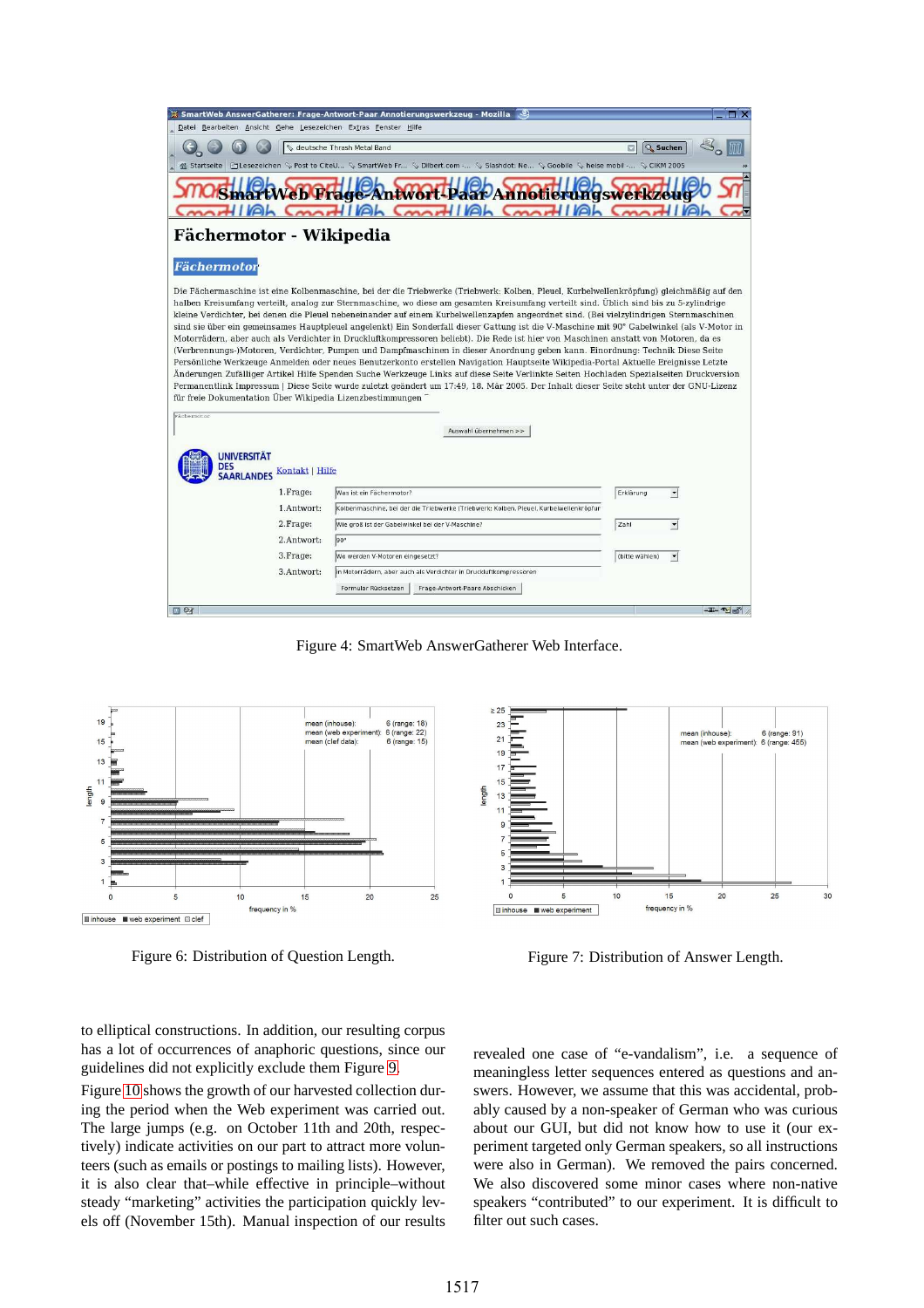

<span id="page-4-0"></span>Figure 8: Approximate Question Type Distribution in Inhouse and Web Experiments, Respectively.

| $Q_{1a}$ : | Definiere die freie Enthalpie.               |
|------------|----------------------------------------------|
|            | Define the free enthalpy.                    |
| $O_{1h}$ : | Wie wird sie noch genannt?                   |
|            | How is it also called?                       |
| $Q_{2a}$ : | Wann veröffentlichte Milán Füst              |
|            | seine ersten Gedichte?                       |
|            | When did Milan Fust publish his first poems? |
| О2ь:       | Und worin?                                   |
|            | And where?                                   |

<span id="page-4-1"></span>Figure 9: Examples of Elliptical and Anaphoric Usage.

## **5. Discussion**

## **5.1. Advantages**

To sum up the results observed in the previous section, both the comparison of the question type distributions and the length distributions provide evidence to support our claim that gathering question answer pairs from Web subjects using WIKIPEDIA in a scenario as proposed here is a feasible way to create Q&A evaluation datasets, and results in datasets not too different from questions designed by experts and/or taken from search logs as in TREC/CLEF. We believe the selection of topics covered in encyclopedias like WIKIPEDIA for a language is not universal, but reflects the salience attributed to themes in a particular culture that speaks the language. Our approach thus benefits



<span id="page-4-2"></span>Figure 10: Participation in the Web Experiment as a Function of Time (cumulative).

from the availability of the German WIKIPEDIA, in that topics covered will perhaps be more likely to be of interest to a German-speaking audience than translated topics from other languages/cultures. When building a Q&A system, the use of encyclopedia articles allows the use of context of the entry to be utilized, i.e. for statistical learning, word sense disambiguation, and the resolution of pronouns; for instance, the referent of *er* in *Wann wurde er geboren?"* ("When was he born?") is likely to be the person that the article is about. Our method also gives subjects the freedom to choose interesting questions/answers. They choose how to formulate question, and what would best satisfy their information need (answer), for example regarding the length of the selected text passage. Again, this means that preferences can be induced from a reasonably sized dataset.

#### **5.2. Challenges**

**Answer Granularity.** Consider the following example: Q: Wann wurde Saarbrücken erstmals urkundlich erwähnt? (When was Saarbrucken first mentioned?) *A*1: 999 (in 999) *A*2: im Jahre 999 (in the year 999) A<sub>3</sub>: Saarbrücken wird in einer Schenkungsurkunde Kaisers Otto III. im Jahre 999 erstmals als Königsburg 'castellum Sarabrucca" erw ähnt, die dem Bistum Metz geschenkt wird. (Saarbrucken gets mentioned in a donation bull by emperor Otto III. in the year 999 as royal castle "castellum Sarabrucca" (Lat.) for the first time.)

Three questions become immediately apparent: (a) What is the best unit size for mark-up? (b) What is the most useful answer for the user? (c) What is the most useful unit for system evaluation? We have not focused to find the answer to these questions in this paper, but rather specified the shortest unit that can be the answer as the "correct" text span that subjects were to annotate in our guidelines.

**Stylistic Alignment.** Consider another example:

A: Saarbrücken wird in einer Schenkungsurkunde Kaisers Otto III. im Jahre 999 erstmals als Königsburg 'castellum Sarabrucca" erw ähnt, die dem Bistum Metz

geschenkt wird.

(Saarbrucken gets mentioned in a donation bull by emperor Otto III. in the year 999 as royal castle "castellum Sarabrucca" (Lat.) for the first time.)

- $Q_1$ : Wann wurde Saarbrücken erstmals urkundlich erwähnt? (When was Saarbrucken first mentioned in a document?)
- $Q_2$ : Wie alt ist Saarbrücken?
- (How old is Saarbrucken?)

We have seen many cases in our data where subjects formulated questions in the style of  $Q_1$  rather than the more natural style of *Q*2. This can be taken as evidence that people get influenced stylistically by the documents that they harvest the answers from in the sense that they take over lexical, syntactic and idiomatic choices of the "encyclopedic register" when formulating the question. This is an instance of *alignment* (Levelt and [Kelter,](#page-5-12) 1982), and we have observed it despite instructions in our guidelines asking for questions formulated in the way subjects would naturally ask them. [\(Branigan](#page-5-13) et al., 1999) found that the persistence of alignment in writing dissipates quickly when a single sentence intervened between prime and target. However,